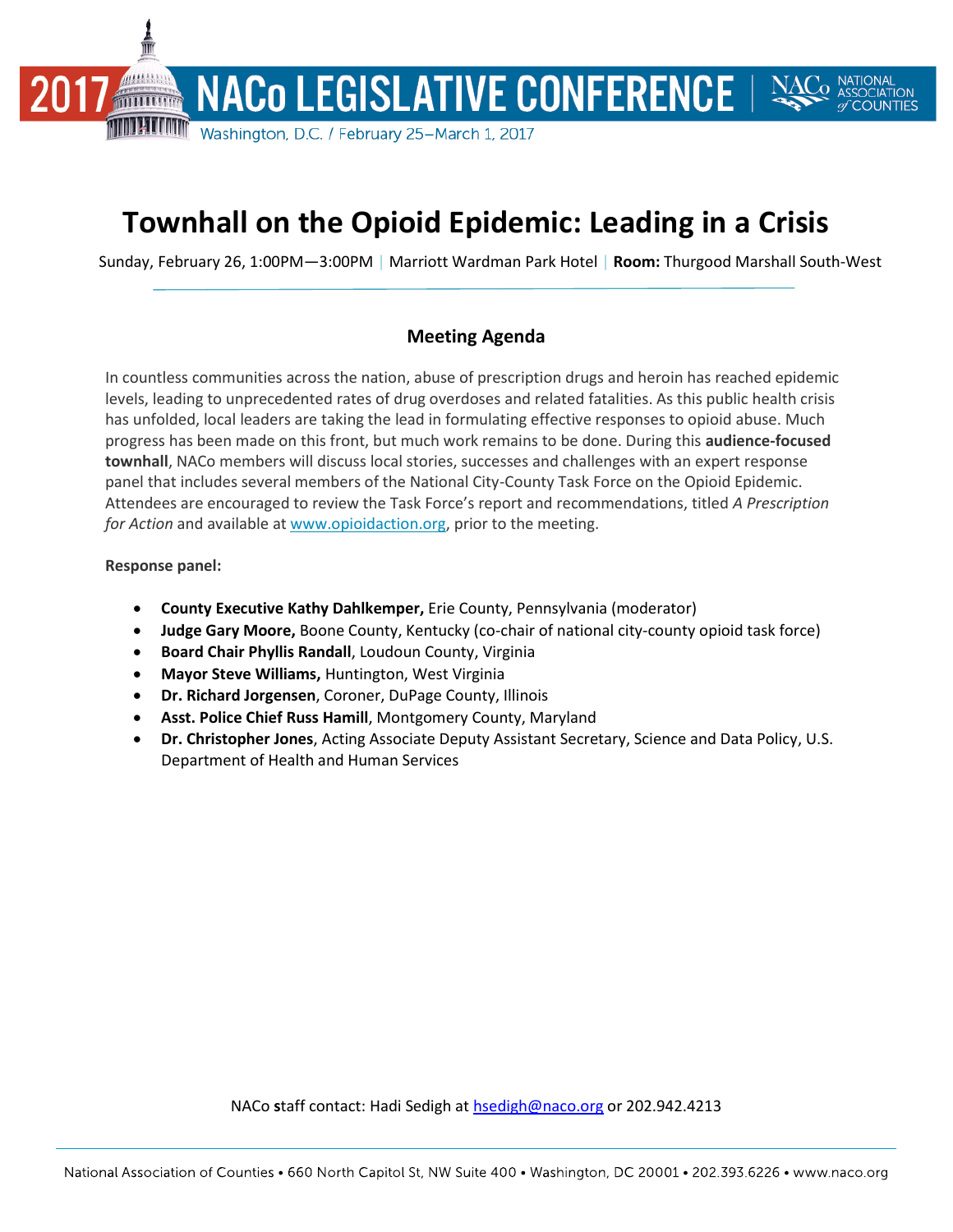

# **Townhall on the Opioid Epidemic: Leading in a Crisis**

Sunday, February 26, 1:00PM – 3:00PM | Marriott Wardman Park Hotel | **Room:** Thurgood Marshall South-West

### **Panelist Biographies**



**County Executive Kathy Dahlkemper, Erie County, Pa. (moderator):** Kathy Dahlkemper is the County Executive of Erie County, Pennsylvania. She previously served as a member of the U.S. House of Representatives, representing the 3<sup>rd</sup> Congressional District of Pennsylvania from 2009 to 2011. She is a member of the NACo-NLC Task Force on the Opioid Epidemic, and she serves on the board of the County Executives of America and on the National Ocean Council's Governance Coordinating Committee. As Erie County Executive, she is working with public and private partners to build a more vibrant community, to create opportunities for all residents, and to move Erie County forward.



**Judge/Executive Gary Moore, Boone County, Ky.:** Gary Moore has held the highest elected office in Boone County since 1998 and currently co-chairs the NACo-NLC Task Force on the Opioid Epidemic. The Judge also serves as the chair of NACo's Environment, Energy & Land Use Committee and is past president of the National Association of Regional Councils and past president of the Kentucky County/Judge Executives Association. He is also a Trustee of St. Elizabeth Healthcare and a board member of the Northern Kentucky Chamber of Commerce and of the Northern Kentucky University Foundation.



**Board Chair Phyllis Randall, Loudoun County, Va.:** Phyllis Randall was elected in November, 2015 as Chair of the Board of Supervisors of Loudoun County, one of the fastest growing counties in Virginia and in the U.S. She represents the county on the Board of Directors of the Metropolitan Washington Council of Governments and has been appointed by Governor Terry McAuliffe to the Virginia State Board of Corrections, where she currently serves as chair. By profession, Chair Randall is a mental health therapist who works with individuals struggling with substance abuse in local jails, a positions she has held for over 15 years.



**Mayor Steve Williams, Huntington, W. Va.:** Steve Williams was elected as the mayor of Huntington, West Virginia, in 2012. Under his leadership, Huntington has gained national recognition for the establishment of the Mayor's Office of Drug Control Policy. The Office has formed several partnerships in developing a harm reduction program and has focused on reducing drug trafficking and related crime while promoting prevention, treatment and recovery. Mayor Williams also serves as a member of the NACo-NLC Task Force on the Opioid Epidemic.